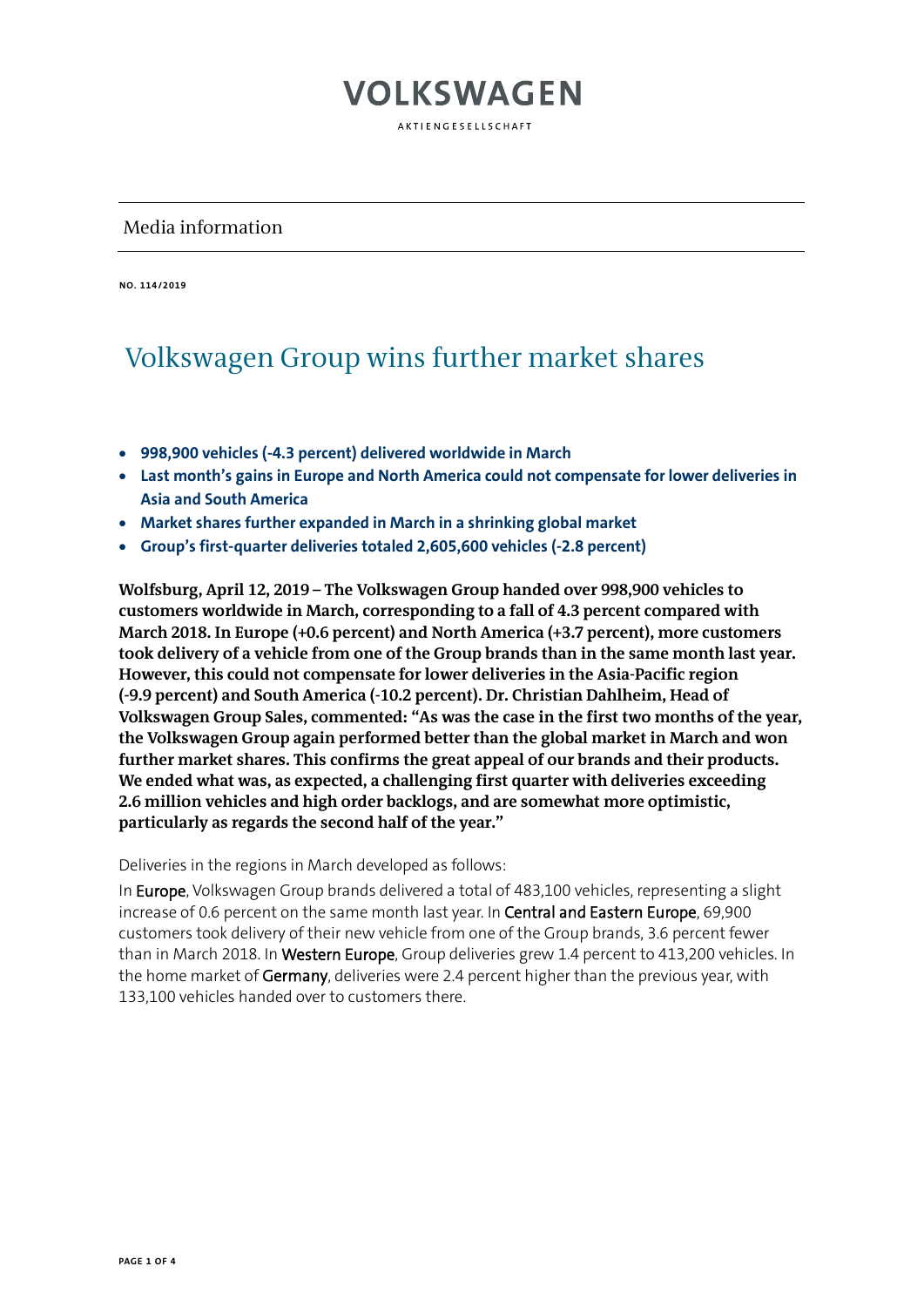AKTIENGESELLSCHAFT



There was also positive momentum from North America, where deliveries rose by 3.7 percent to 87,000. At 8.2 percent, growth in the USA was even stronger, with 62,500 customers taking delivery of their new Group vehicle. 15,100 vehicles (-7.8 percent) were delivered in Mexico, where the overall economic situation remained difficult.

In South America, deliveries fell by 10.2 percent to 45,500. Brazil, the region's largest market, recorded growth of 3.9 percent. 33,700 vehicles were handed over to customers there. Overall economic conditions in Argentina remained difficult, with Group brands handing over 6,400 vehicles to customers, a sharp fall of 49.0 percent. Nevertheless, the Group also saw slight growth in its market share there.

In the Asia-Pacific region, Group brands delivered 352,700 vehicles, 9.9 percent fewer than in March 2018. In China, the region's most important single market, the cut in the VAT rate that came into effect in April, combined with the trade conflict with the USA, heightened the reluctance to buy in the month under review. However, the 9.4 percent drop in deliveries by Group brands was less significant than shrinkage in the overall market, and the Group once again grew market shares. In total, 324,900 customers took delivery of a new vehicle in China.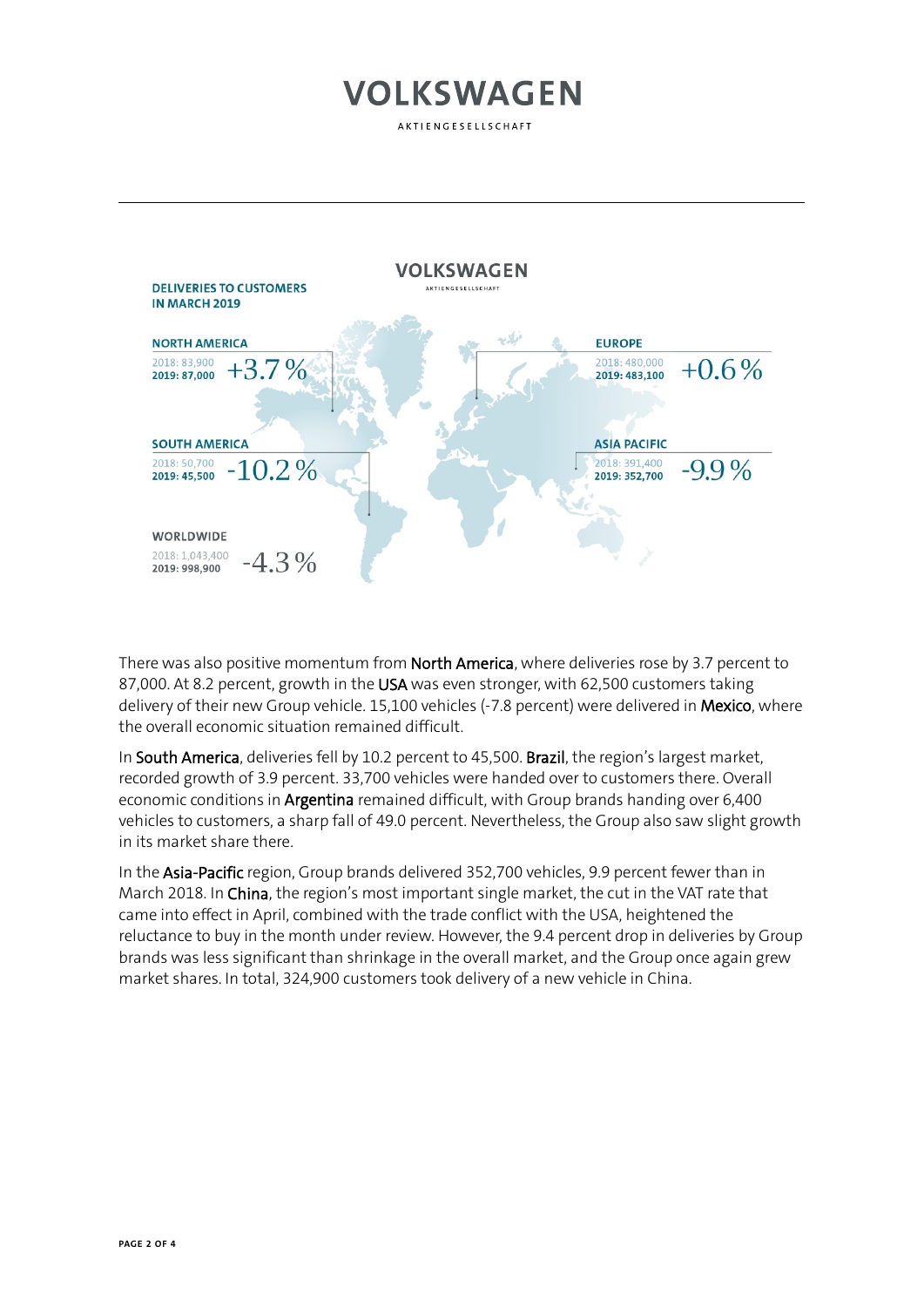AKTIENGESELLSCHAFT

| Deliveries to              | Mar.    | Mar.      | Change  | Jan.-Mar. | Jan.-Mar. | Change  |
|----------------------------|---------|-----------|---------|-----------|-----------|---------|
| customers by markets       | 2019    | 2018      | $(\%)$  | 2019      | 2018      | $(\%)$  |
| Europe                     | 483,100 | 480,000   | $+0.6$  | 1,152,000 | 1,143,400 | $+0.8$  |
| Western Europe             | 413,200 | 407,500   | $+1.4$  | 964,900   | 954,500   | $+1.1$  |
| Germany                    | 133,100 | 130,100   | $+2.4$  | 337,200   | 329,800   | $+2.2$  |
| <b>Central and Eastern</b> | 69,900  | 72,500    | $-3.6$  | 187,100   | 188,900   | $-0.9$  |
| Europe                     |         |           |         |           |           |         |
| Russia                     | 18,800  | 18,500    | $+1.6$  | 48,200    | 46,100    | $+4.5$  |
| <b>North America</b>       | 87,000  | 83,900    | $+3.7$  | 216,700   | 221,000   | $-2.0$  |
| <b>USA</b>                 | 62,500  | 57,800    | $+8.2$  | 150,000   | 148,900   | $+0.8$  |
| <b>South America</b>       | 45,500  | 50,700    | $-10.2$ | 131,500   | 128,700   | $+2.2$  |
| <b>Brazil</b>              | 33,700  | 32,500    | $+3.9$  | 94,400    | 74,100    | $+27.4$ |
| Asia-Pacific               | 352,700 | 391,400   | $-9.9$  | 1,018,100 | 1,090,200 | $-6.6$  |
| China (incl. HK)           | 324,900 | 358,800   | $-9.4$  | 946,600   | 1,010,600 | $-6.3$  |
|                            |         |           |         |           |           |         |
| Worldwide                  | 998,900 | 1,043,400 | $-4.3$  | 2,605,600 | 2,679,800 | $-2.8$  |

| Deliveries to              | Mar.    | Mar.      | Change  | Jan.-Mar. | Jan-Mar.  | Change  |
|----------------------------|---------|-----------|---------|-----------|-----------|---------|
| customers by brands        | 2019    | 2018      | $(\%)$  | 2019      | 2018      | (%)     |
| Volkswagen                 | 542,700 | 584,700   | $-7.2$  | 1,456,400 | 1,525,300 | $-4.5$  |
| Passenger Cars             |         |           |         |           |           |         |
| Audi                       | 182,800 | 183,700   | $-0.5$  | 447,200   | 463,800   | $-3.6$  |
| ŠKODA                      | 114,200 | 120,200   | $-5.0$  | 307,600   | 316,700   | $-2.9$  |
| <b>SEAT</b>                | 62,700  | 60,400    | $+3.8$  | 151,600   | 139,200   | $+8.9$  |
| Porsche                    | 20,900  | 23,400    | $-10.6$ | 55,700    | 63,500    | $-12.3$ |
| Volkswagen                 | 50,600  | 48,600    | $+4.0$  | 125,600   | 114,800   | $+9.4$  |
| <b>Commercial Vehicles</b> |         |           |         |           |           |         |
| <b>MAN</b>                 | 13,700  | 12,600    | $+9.2$  | 33,600    | 30,600    | $+9.8$  |
| Scania                     | 9,500   | 8,300     | $+13.9$ | 23,600    | 22,600    | $+4.1$  |
|                            |         |           |         |           |           |         |
| <b>Volkswagen Group</b>    | 998,900 | 1,043,400 | $-4.3$  | 2,605,600 | 2,679,800 | $-2.8$  |
| (total)                    |         |           |         |           |           |         |